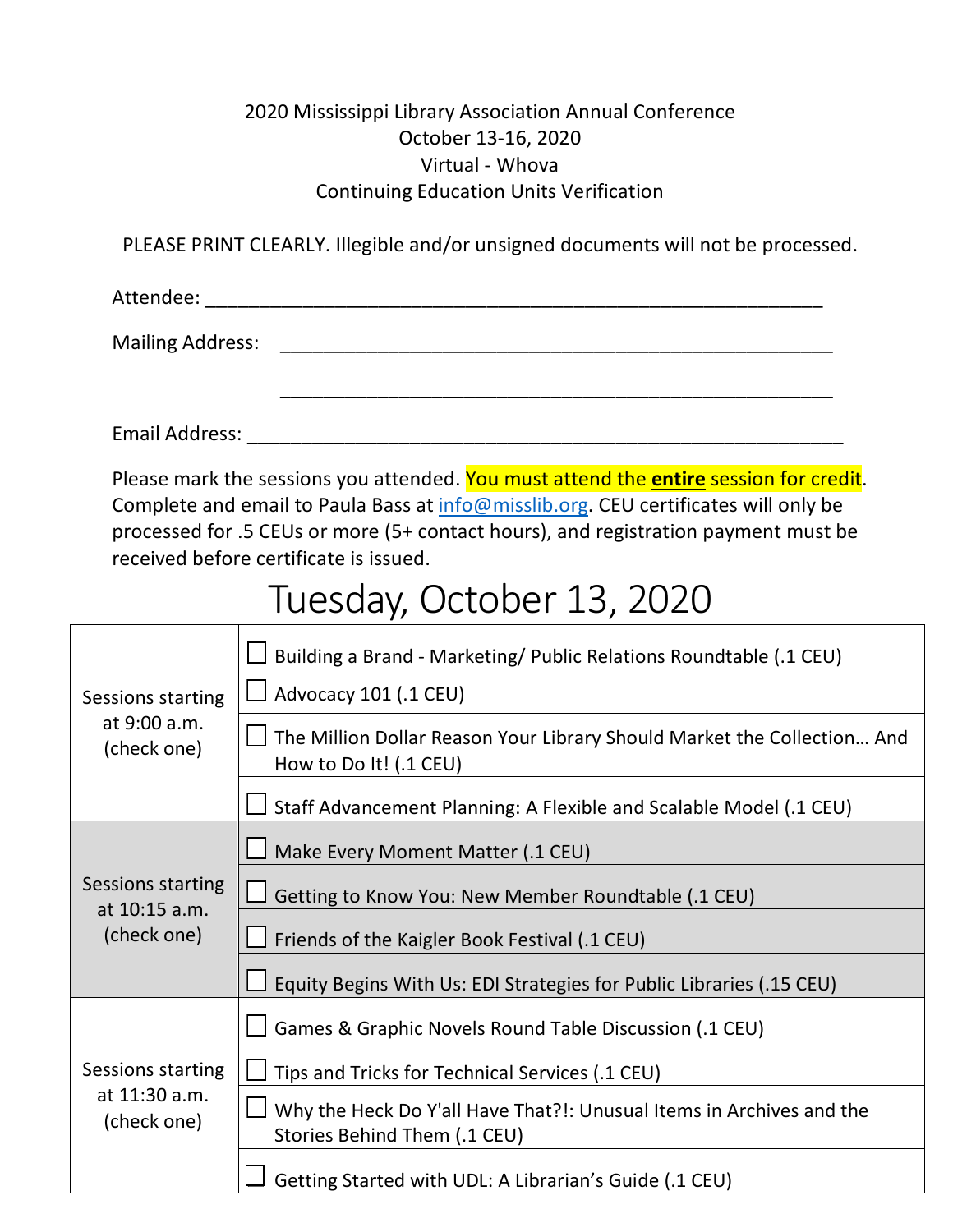|                                   | Programming in Isolation (.1 CEU)              |
|-----------------------------------|------------------------------------------------|
| Sessions starting<br>at 1:30 p.m. | NAMI-Mississippi Family and Friends (.15 CEU)  |
|                                   | $3:15$ p.m. $-4:15$ p.m.                       |
|                                   | MLA Executive Board Meeting (Not CEU Eligible) |
|                                   | 6:00 p.m. $-7:00$ p.m.                         |
|                                   | Haunted History (Not CEU Eligible)             |

## Wednesday, October 14, 2020

| 8:30am-9:00am                                                                    |                                                                                                                                                 |  |
|----------------------------------------------------------------------------------|-------------------------------------------------------------------------------------------------------------------------------------------------|--|
| Welcome and MLA Business Meeting (Not CEU Eligible)<br>$9:00$ a.m. $-10:00$ a.m. |                                                                                                                                                 |  |
|                                                                                  | MLA Awards (Not CEU Eligible)                                                                                                                   |  |
| 10:00 a.m. -                                                                     |                                                                                                                                                 |  |
| $11:00$ a.m.                                                                     | Keynote Speaker: Sharman Bridges Smith (.1 CEU)                                                                                                 |  |
| Sessions starting<br>at 11:15 a.m.                                               | Cultural Responsiveness in School Libraries (.1 CEU)                                                                                            |  |
|                                                                                  | Mississippi and the 19th Amendment (.1 CEU)                                                                                                     |  |
|                                                                                  | Online Board Gaming and Libraries (.1 CEU)                                                                                                      |  |
|                                                                                  | Do We Really Need Public Access and Ownership?: Rethinking Cultural                                                                             |  |
|                                                                                  | Heritage Partnerships at the Digital Library of Georgia (.1 CEU)                                                                                |  |
|                                                                                  | ePrograms: An Online Gathering of Resources (.1 CEU)                                                                                            |  |
| <b>General Session</b>                                                           |                                                                                                                                                 |  |
| starts at                                                                        | The Secrets of Proactive Communication (.15 CEU)                                                                                                |  |
| 1:30 p.m.                                                                        |                                                                                                                                                 |  |
|                                                                                  | Historical Distance and The Mississippi Civil Rights Museum: The Role<br>Historical Distance Plays at Civil Rights Memory Institutions (.1 CEU) |  |
|                                                                                  |                                                                                                                                                 |  |
| Sessions starting<br>at 3:15 p.m.<br>(check one)                                 | Gulf Coast Research Laboratory and Mississippi Alabama Sea Grant<br>Consortium: Research and Sustainability Resulting from the Deep Water       |  |
|                                                                                  | Horizon Oil Spill-10 Years Later (.1 CEU)                                                                                                       |  |
|                                                                                  | "What Can Talking Book Services Do for You?" - Providing Fun and                                                                                |  |
|                                                                                  | Accessibility for ALL Ages (.1 CEU)                                                                                                             |  |
|                                                                                  | The Mississippi Hub Network and Friends of the Library (.1 CEU)                                                                                 |  |
| $6:00 \text{pm} - 7:00 \text{pm}$                                                |                                                                                                                                                 |  |
| 'Tinis, Tapas, and Trivia (Presidential Bash) (Not CEU Eligible)                 |                                                                                                                                                 |  |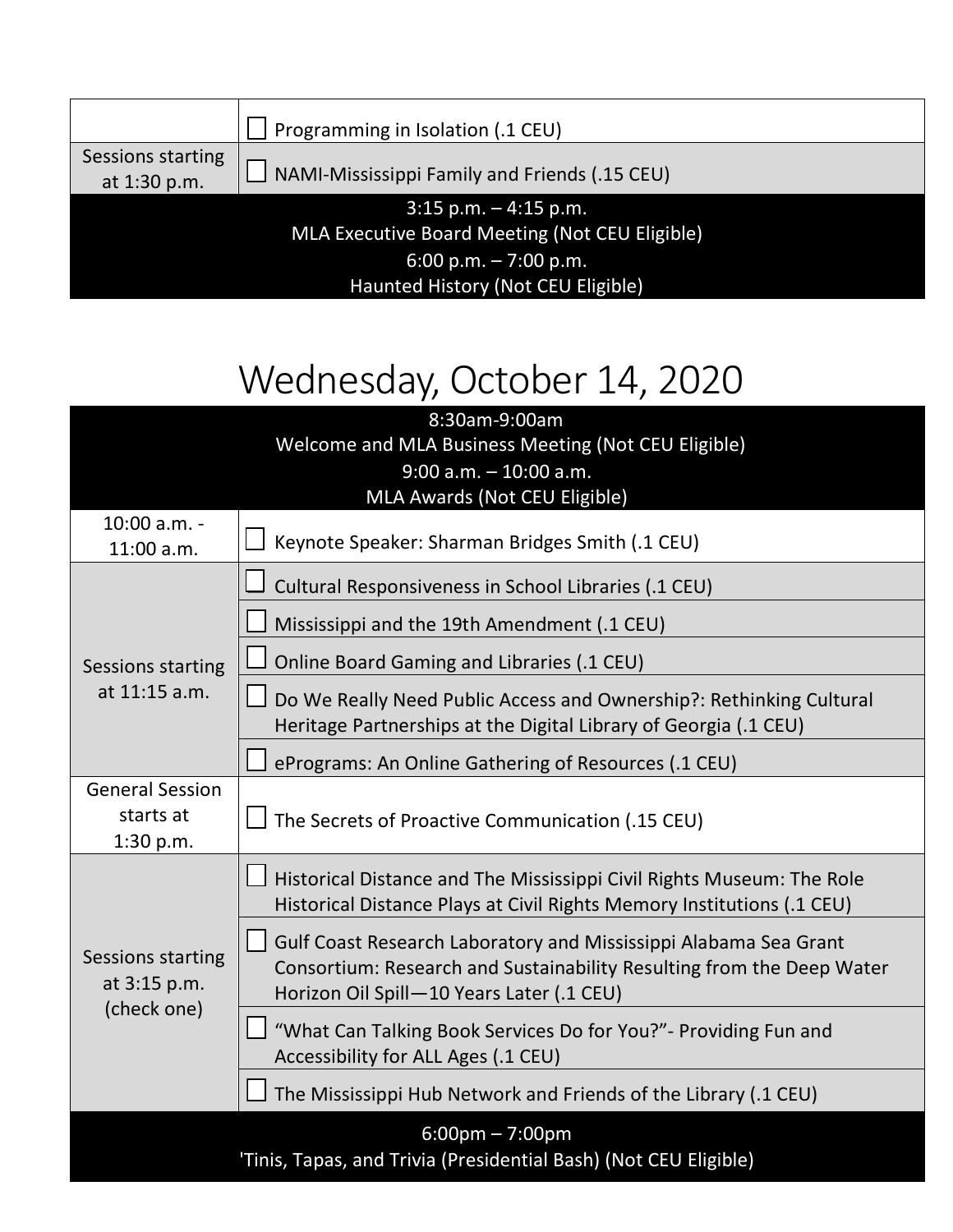## THURSDAY, OCTOBER 15, 2020

| Sessions starting<br>at 8:30 a.m.<br>(mark one) | Womb Literacy (.1 CEU)                                                                                           |
|-------------------------------------------------|------------------------------------------------------------------------------------------------------------------|
|                                                 | What's New in LIS Education at Southern Miss? (.1 CEU)                                                           |
|                                                 | Beta Phi Mu Annual Meeting (Not CEU Eligible)                                                                    |
|                                                 | Exploring Copyright Misuse as a Defense for Infringement (.1 CEU)                                                |
| Sessions starting<br>at 9:45 a.m.<br>(mark one) | OERs at IHL Institutions: Are We Doing All We Can to Help Students? (.1<br>CEU)                                  |
|                                                 | Turn Your Personal Passion into your Professional Passion (.1 CEU)                                               |
|                                                 | Mental Health While Teaching Virtually (.1 CEU)                                                                  |
|                                                 | Digital School Libraries: Not As Difficult As You Think (.1 CEU)                                                 |
|                                                 | Rewriting Classic Stories With Comics, Starring Your Students (.1 CEU)                                           |
| Sessions starting<br>at 11:00 a.m.              | Creating Your Personal Strategic Plan (.1 CEU)                                                                   |
| (mark one)                                      | SirsiDynix Updates and MSUG Business Meeting (Not CEU Eligible)                                                  |
|                                                 | Using Games in Educational Settings Part 1 (.1 CEU)                                                              |
| Sessions starting                               | Programming and Instruction During a Pandemic: The Impact on Library<br>Services (.1 CEU)                        |
| at 1:30 p.m.                                    | Read Every Day: Summer Reading Reenvisioned (.1 CEU)                                                             |
| (mark one)                                      | Puppy Problems! (.15 CEU)                                                                                        |
|                                                 | LIS Education Focus Group (.1 CEU)                                                                               |
| Sessions starting<br>at 2:45 p.m.<br>(mark one) | Change of Plans: Strategies for Successfully Shifting In-Person Events to<br><b>Online Environments (.1 CEU)</b> |
|                                                 | Using Games in Educational Settings Part 2 (.1 CEU)                                                              |
|                                                 | Free and Open Source Video and Audio Editing (.1 CEU)                                                            |
| <b>Session starting</b><br>at 4:00 p.m.         | Kismet & Me: A Comic Book Scholar Rescues a Golden Age Superhero (.1<br>CEU)                                     |
|                                                 | 5:00 p.m. $-5:45$ p.m.<br>Are You a Cruciverbalist? (Not CEU Eligible)                                           |
| $6:00 p.m. -$<br>7:30 p.m.                      | Mississippi Author Awards (.15 CEU)                                                                              |